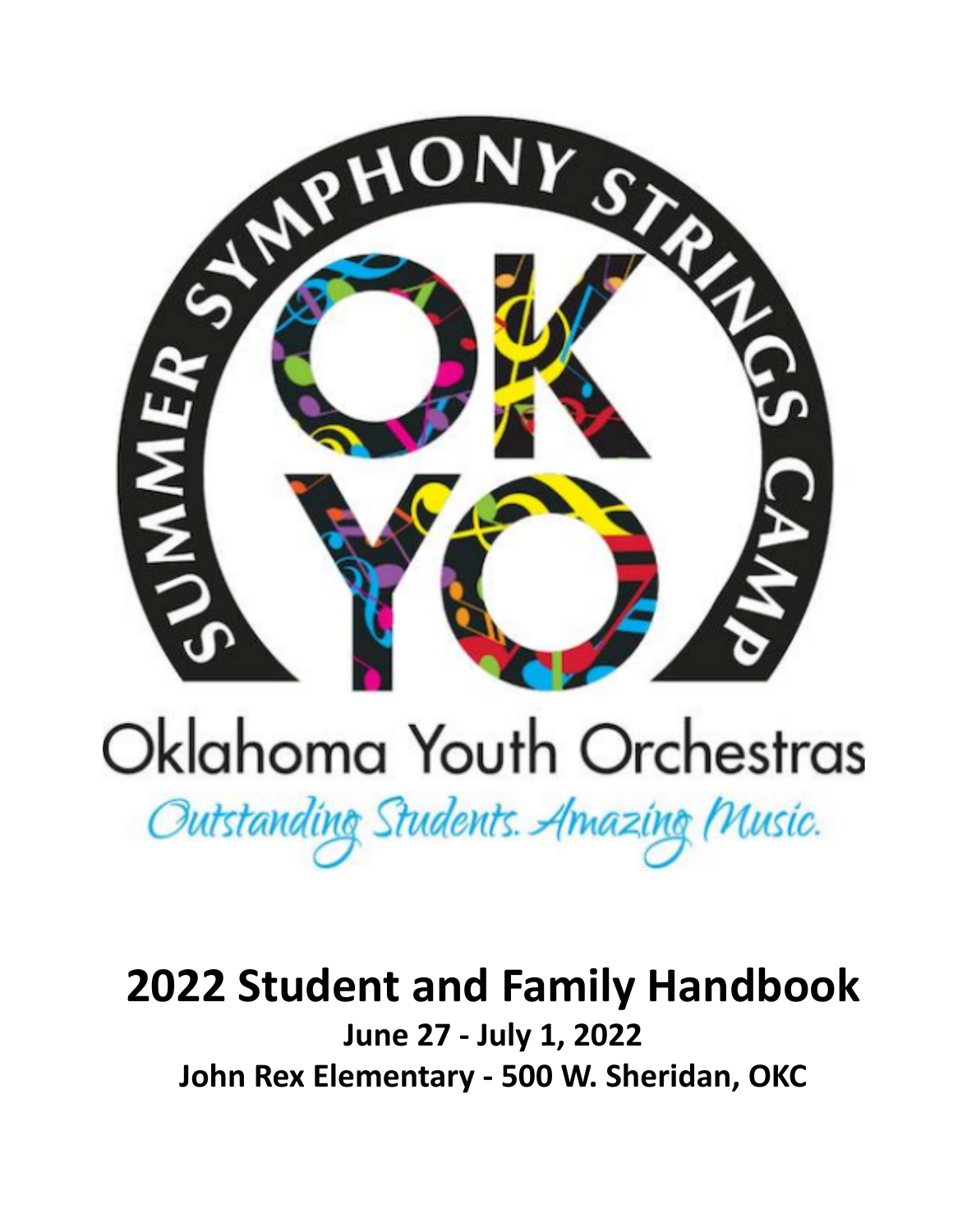*We are so excited to welcome your student to camp! Included in this handbook is IMPORTANT information about your experience including safety procedures. If you have additional questions not answered prior to camp, please email us at [info@okyomusic.org](mailto:info@okyomusic.org)***.**

#### **Location**

- John Rex Charter Elementary is located at 500 W Sheridan Ave, Oklahoma City, OK 73102.
- Street parking is available around the building.
- Students should enter the building using the main entrance located on the northeast side of the building (at the corner of Sheridan and Walker).
- The FREE final concert takes place on Friday, July 1 at 3:00pm at John Rex Elementary in the school gymnasium. Seating is limited and families are encouraged to provide their own lawn chairs for seating.

#### **General Rules and Code of Conduct**

- Campers are expected to participate in **ALL** camp activities. We have designed this camp as a comprehensive experience. Families should reschedule any student appointments that occur during camp hours. Students who miss camp activities may be subject to reseating or the inability to perform on the final concert. No refunds are given after June 15th.
- All campers are expected to wear their name badges at all times and attend all rehearsals, activities, and concerts during the week of camp.
- If an unavoidable conflict occurs, campers are not permitted to leave campus unless they are officially signed out of camp by a parent or legal guardian with the camp office staff. This must be pre-scheduled with the camp office to ensure a staff member pulls your student out of rehearsal at the appropriate time and is available to meet with you in the camp office.
- Campers are not permitted to possess or use tobacco products, alcoholic beverages, or unauthorized drugs. This will result in an immediate dismissal from camp without a refund.
- Campers are reminded to use good judgment in choosing their camp attire. Students will be walking downtown for Arts Experiences under staff supervision and we recommend students dress accordingly, but appropriately. If attire is deemed inappropriate (e.g., too revealing of body, offensive/vulgar message, unsafe, hinders ability to learn, etc.), parents or legal guardians will be contacted to bring a change of clothes. This also applies to the final concert outfit, which is the camp t-shirt (delivered in advance) and appropriate shorts, jeans, pants or long skirt.
- Campers choosing to violate camp rules will be dismissed from camp without a refund and parents or legal guardians will be responsible for transportation home regardless of the time of day.
- Any damage to property, resulting from vandalism, will be charged to the parents or legal guardians of the students involved and the student will be immediately dismissed from camp without a refund.

#### **Health and Safety Protocols**

● As COVID-19 precautions evolve in our community, OKYO will continue to monitor the situation and adapt policies in compliance with guidance issued by the CDC and protocols required by John Rex Elementary. Any protocols will be announced in a timely manner and could include, but are not limited to, masking and social distancing.

#### **Initial Camp Check-In**

● Initial camp check-in takes place on Monday, **June 27th from 8:00-8:30am**. Parents will accompany students to check-in on Monday to ensure all payments and paperwork are on file. Families are to use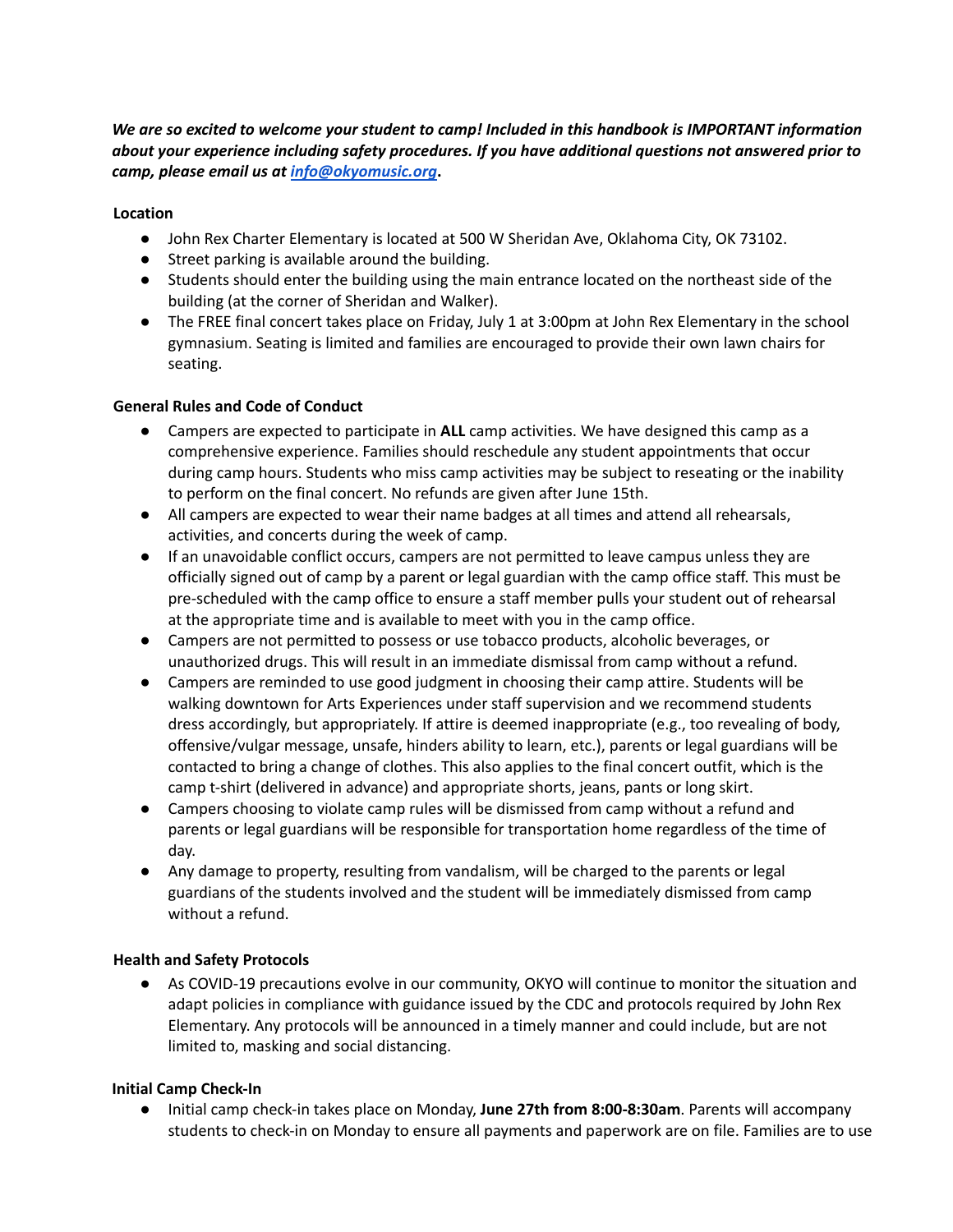the main entrance of the school located on the northeast side of the building. A staff member will greet you at the drop-off for the initial check-in.

- All forms and payment are due by **June 24th.** Students will not be able to participate in camp without the required forms and tuition.
- Students will receive a camp name tag (that must be worn at all times) and a tag for their instrument case. The camp name tag is used on a daily basis for drop-off and pick-up and must be left at camp.
- After registration, parents may then return at the pick-up time.

# **Drop-Off (Tuesday - Friday)**

- Northeast corner of John Rex Elementary. Parents do not accompany their student for drop off (with the exception of initial camp check-in).
- Students will then meet with a staff member to receive their name tag and check in.
- Students should be dropped off each weekday morning between 8:00am and 8:30am (staff will not be available prior to 8:00am for drop off).

### **Pick-Up**

- Parents must pick up their student each day between 3:00pm and 3:30pm. If a student is not picked up by 3:30pm, staff will begin calling emergency contacts. Staff leave camp at 4:00pm.
- A parent or guardian is required to enter the building to pick up their student. Please use the main entrance as described above.
- Since all staff are involved in drop off and pick up, the office phone will not be answered prior to 8:30am or after 3:00pm.
- Extended before and after care is not available.
- A parent or guardian is required to enter the building to pick up their student. Please use the main **entrance as described above. Students are required to visually confirm a parent or guardian with a staff member before handing in their name tag and departing camp.**

# **Seating**

● Seating within the camp ensemble will be determined throughout the week by the camp faculty. No playing audition is required.

# **Contacting the Office During Camp**

- The camp office will be open from 8:30am-3:00pm daily. The camp phone number is **(405) 232- 1199**.
- Due to our busy camp schedule, it is likely that you will need to leave a message when contacting the camp office. Please be sure to provide an appropriate number and time for a return call.

# **Cell Phones and other Electronic Devices**

- Cell phones MUST be silenced and stored during class, rehearsals, activities, etc.
- We reserve the right to confiscate cell phones that are being used improperly and will return them upon pick-up.
- Oklahoma Youth Orchestras is not responsible for the loss or theft of any personal electronic devices. We highly recommend that these items be left at home.

# **Instrumental Packing List**

- Pencil
- Necessary accessories for your instrument and REPLACEMENT STRINGS!!! This includes rockstops, replacement strings, rosin, etc.
- Check to make sure that your instrument is in excellent playing condition. It is less expensive to have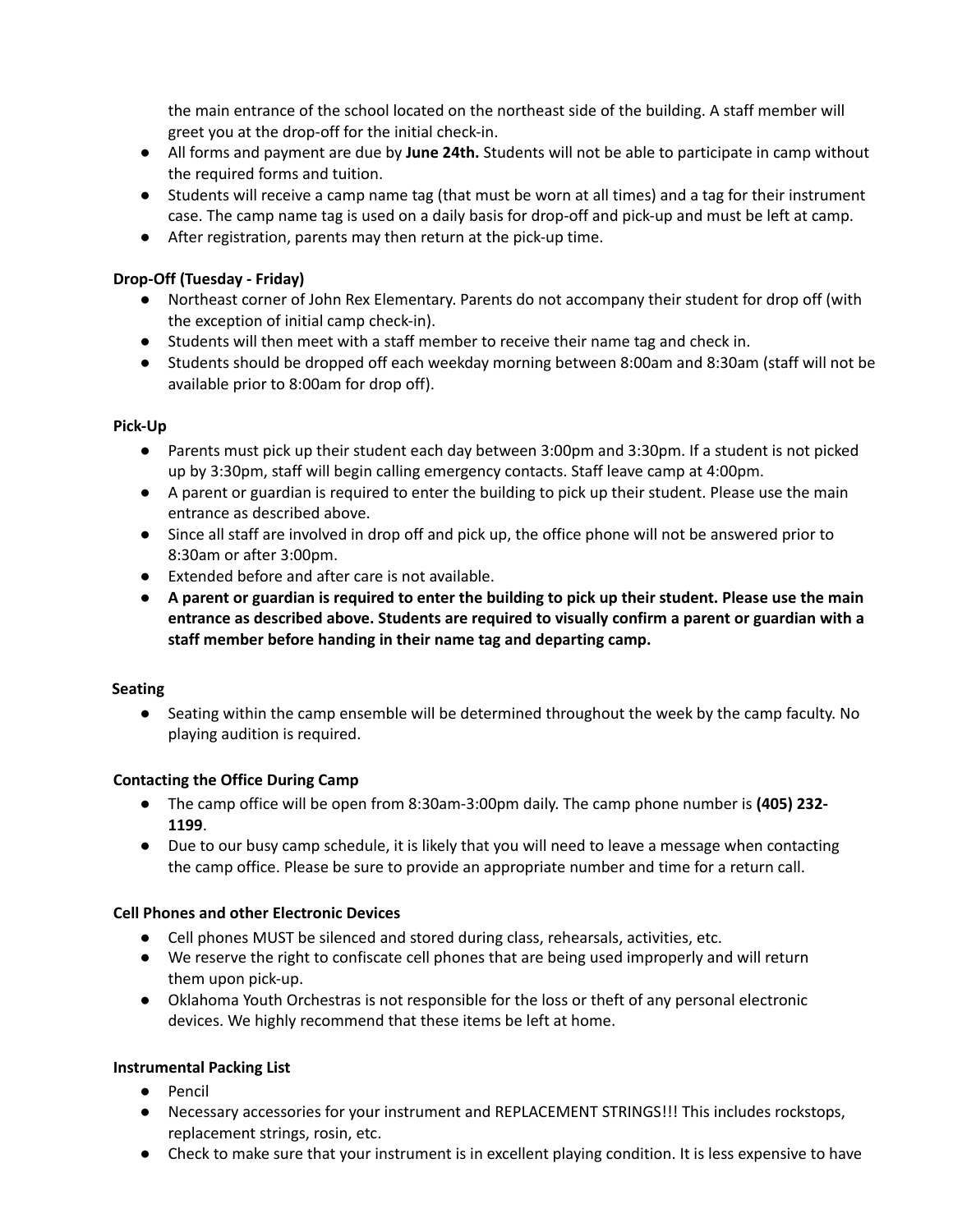the repairs done before than in an emergency situation at camp. Parents/guardians are responsible for any repairs incurred during camp.

- Students will receive an instrument tag at check-in to properly label their instrument case.
- We recommend that you check to make sure that your instrument is insured. Oklahoma Youth Orchestras does not provide any instrument insurance.
- Instruments will be stored in a secure room during non-rehearsal activities.
- Oklahoma Youth Orchestras is not responsible for any instrument damage that occurs throughout the week.

#### **Double Bass Storage**

● Bass players are welcome to keep their instruments overnight at our camp location. While this is a secure location, Oklahoma Youth Orchestras cannot be held responsible for any damaged or stolen instruments. This convenience is offered at your own risk.

#### **Other Items to Bring**

- Refillable water bottle labeled with student's name
- A snack to consume during activity transitions
- Any other personal items, including sun screen for walks to arts experiences
- We recommend students bring a SMALL bag for their personal items that is clearly labeled. Note that some Arts Experience field trip locations do not allow personal bags or food/beverage, and students will be notified in advance to plan accordingly.

#### **Food and Beverage**

- Campers MUST bring a sack lunch every day for camp.
- We ask that each camper bring a refillable water bottle during camp.
- No snacks will be provided throughout the day. Students are responsible for using good judgment regarding any food allergies. Those allergies should also be clearly stated on the emergency medical form.

#### **Medications**

- Summer Symphony Strings Camp does not administer medications. Parents with concerns should contact the office of the Oklahoma Youth Orchestras at 405-232-1199 or info@okyomusic.org prior to June 24th.
- All campers MUST complete the emergency medical information on the registration form in the rare case that a medical emergency occurs during camp.

#### **Weather policy**

- Camp takes place regardless of weather conditions or forecast.
- Some activities may take place outdoors at the discretion of camp staff unless there is rain or high temperatures in the shade.
- Families should be certain students wear plenty of sunscreen and bring a refillable water bottle to camp each day.

#### **Daily schedule (daily activities subject to change)**

- Monday, June 27
	- 8:00-8:30 am Camp Check-In
	- 8:30-9:30 Rehearsal
	- 9:40-10:30 Sectional
	- 10:40-12:00 Rehearsal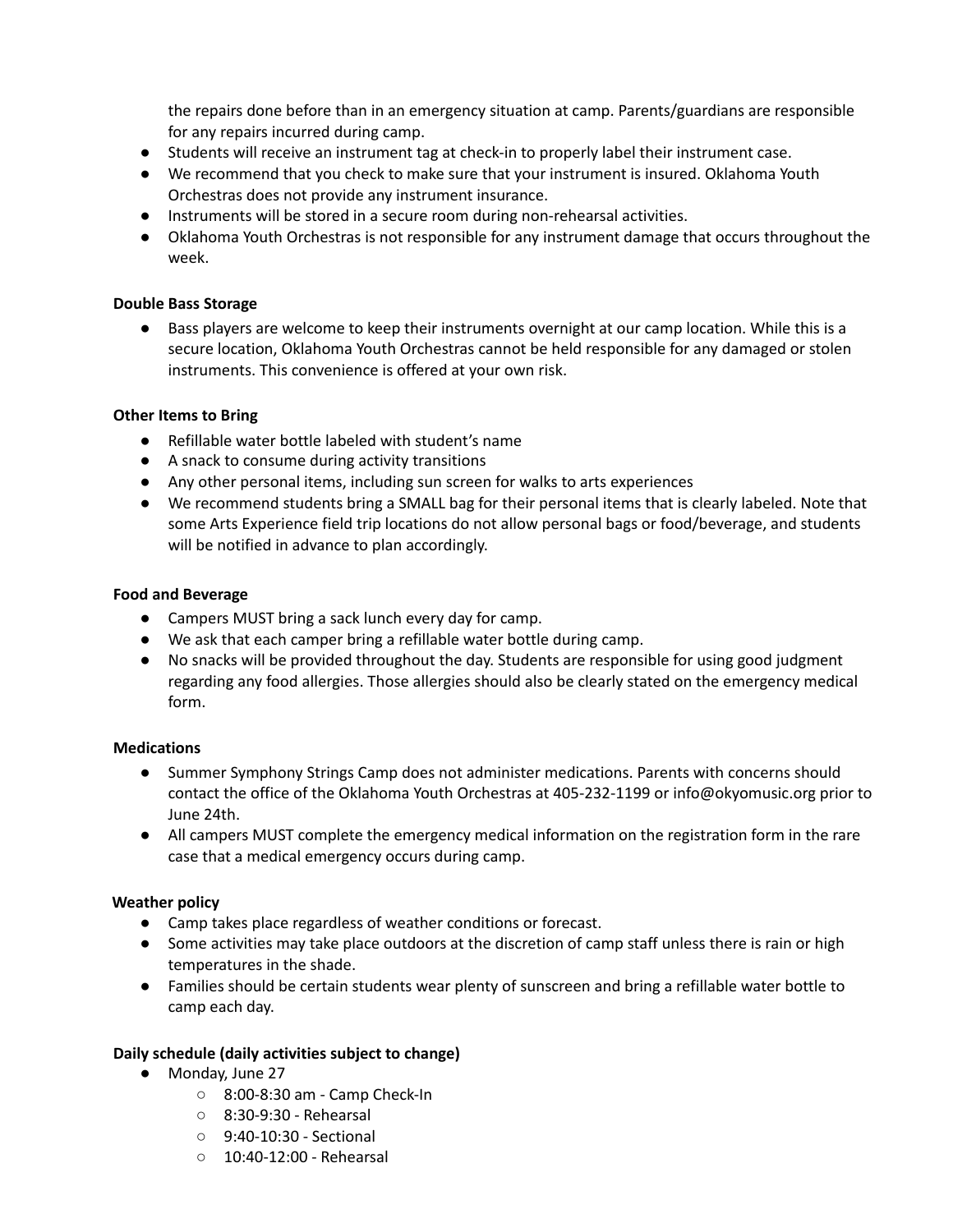- 12:00-12:30 Lunch (bring your own)
- 12:30-2:00 Arts Experience Field Trip
- 2:00-3:00 Rehearsal
- 3:00-3:30 Pick-up
- Tuesday through Thursday, June 28-30
	- 8:00-8:30 am Drop-Off
	- 8:30-9:30 Rehearsal
	- 9:40-10:30 Sectionals
	- 10:40-11:30 Recital Hour
	- 11:30-12:15 Lunch & Recreation
	- 12:15-2:00 Arts Experience Field Trip
	- 2:00-3:00 Rehearsal
	- 3:00-3:30 Pick-up
- Friday, July 1
	- 8:10-8:30 am Drop-Off
	- 8:30-9:30 Rehearsal
	- 9:40-10:30 Sectionals
	- $\circ$  10:30-11:00 Concert Set-up in the gym
	- 11:00-11:45 Lunch & Recreation
	- 11:45-2:00 Arts Experience Field Trip & Recital Hour
	- 2:00-2:45 Dress Rehearsal in the gym
	- 3:00 FREE Final Concert for Family and Friends

#### **Teachers and staff**

- All of our camp staff are professional music educators.
- Additional high school camp volunteers who are current members of our school-year programs may also assist staff in rehearsals and activities.
- Your student will always be under the supervision of an adult employee with the assistance of these volunteers.
- Students will always travel from one activity to another with the assistance of camp staff and volunteers.

#### **Final Performance**

- On the final day of camp, students MUST wear their camp t-shirt along with appropriate length shorts, jeans/pants or long skirt.
- Our final camp performance takes place on **Friday, July 1** at John Rex Elementary. Please be sure to bring your own lawn chairs for seating.
- This is a FREE performance and no tickets are required so please invite your family and friends!
- The concert will not be recorded.
- Families are welcome to take photos (no flash, please) and video we ask that you share these memories with us on our Facebook and Instagram.

#### **Drop Ins and Observations**

- Our camp is for students only. Parents/guardians are not welcome to attend camp rehearsals or non-rehearsal activities. However, they may be requested to volunteer to join Arts Experience field trips as chaperones. If not requested, they may not join the OKYO camp group.
- If a parent/guardian would like to talk about what their child is learning, please contact the camp office between the hours of 8:30am-4:00pm to leave a message for the camp artistic leadership.
- Be sure to follow us on social media for daily updates! We look forward to sharing the culmination of all our hard work at the final camp performance.